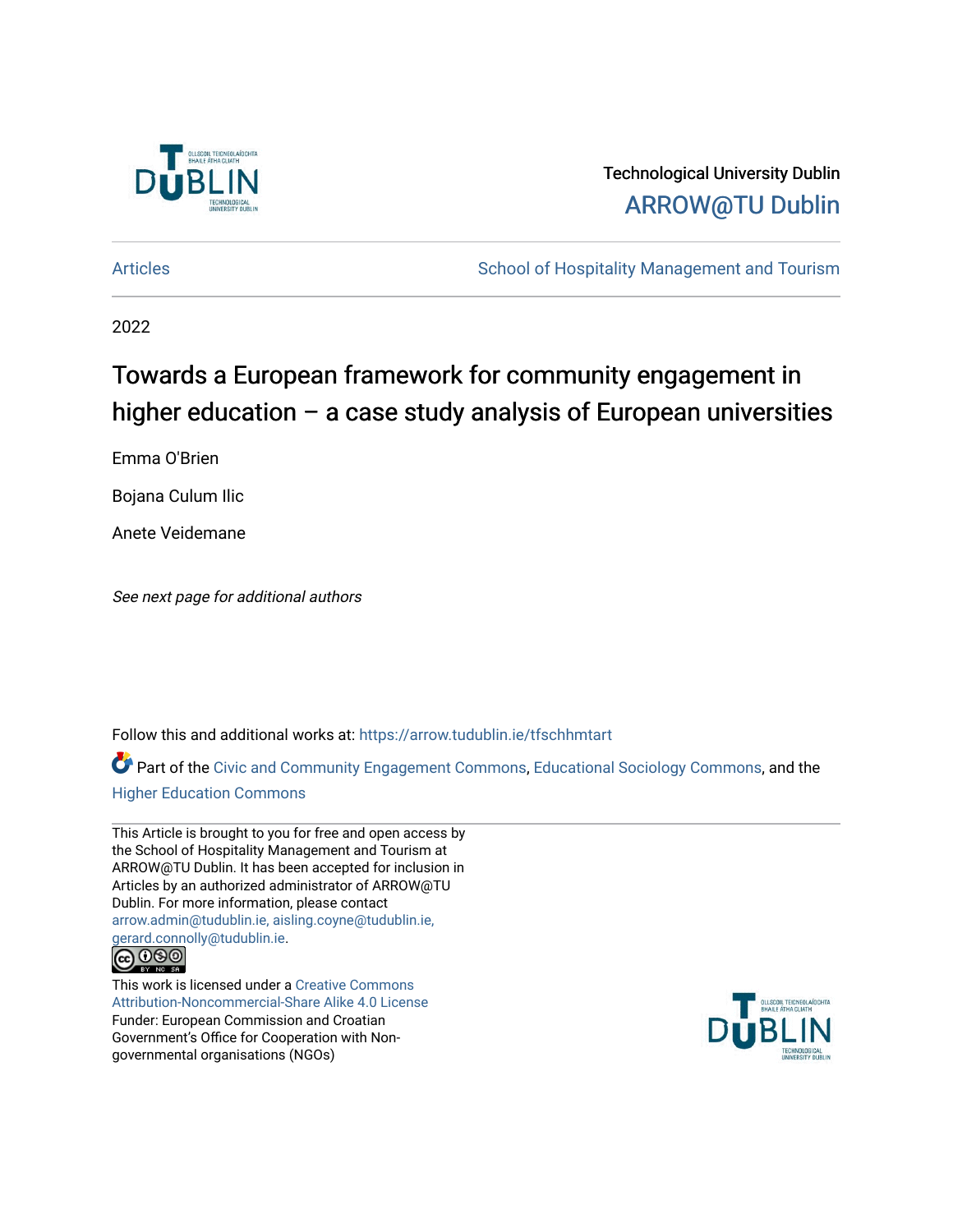### Authors

Emma O'Brien, Bojana Culum Ilic, Anete Veidemane, Davide Dusi, Thomas Farnell, and Ninoslav Scukanec Schmidt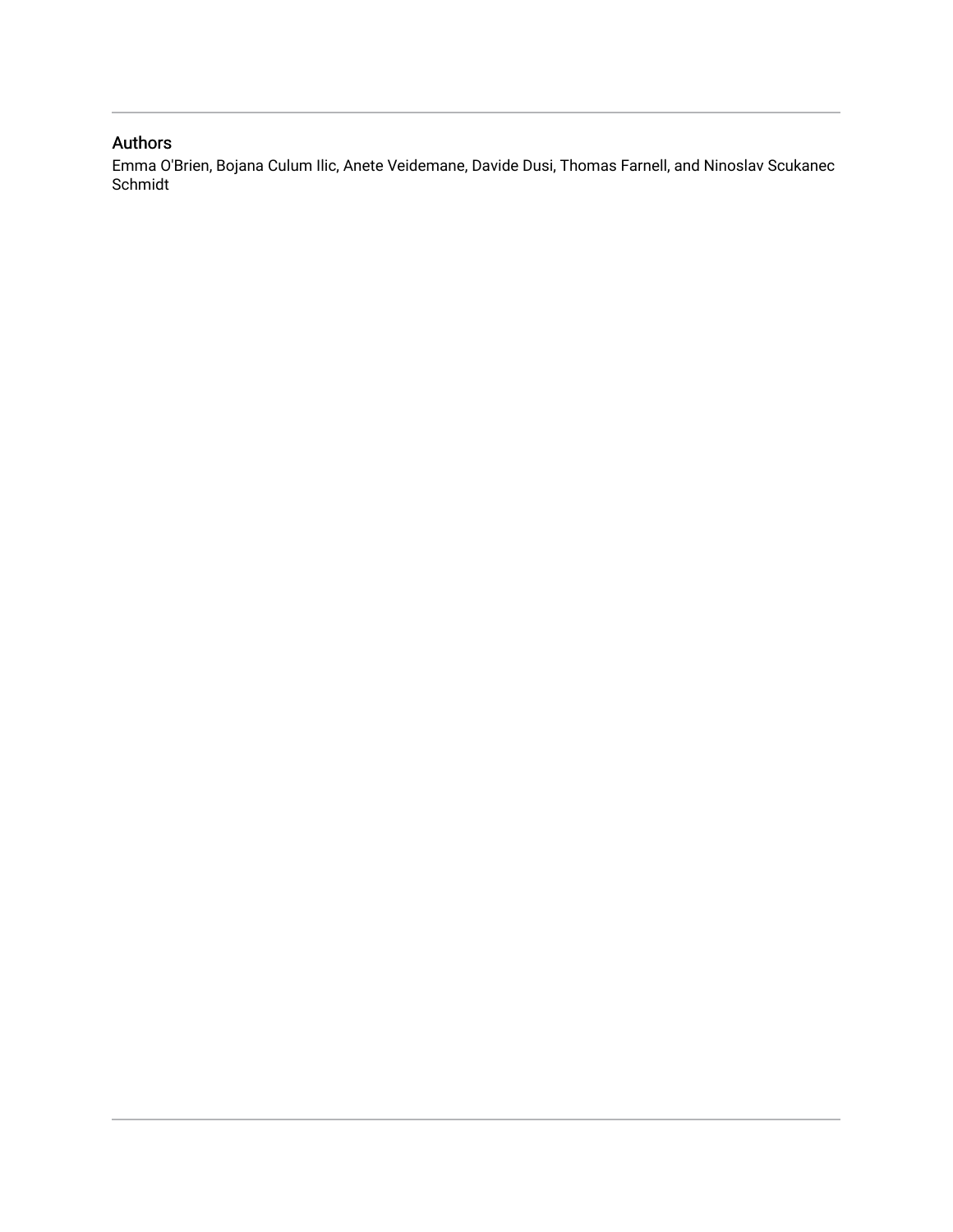## Towards a European framework for community engagement in higher education – a case study analysis of European universities

Emma O'Brien Technological University Dublin, Dublin, Ireland

> Bojana Culum Ilic University of Rijeka, Rijeka, Croatia

Anete Veidemane University of Twente, Enschede, The Netherlands

Davide Dusi Ghent University, Ghent, Belgium, and

Thomas Farnell and Ninoslav Šcukanec Schmidt Institute for the Development of Education, Zagreb, Croatia

### Abstract

Purpose – This paper aims to examine the development and piloting of a novel European framework for community engagement (CE) in higher education, which has been purposefully designed to progress the CE agenda in a European context.

Design/methodology/approach – The proposed framework was co-created through the European Union (EU)-funded project towards a European framework for community engagement in higher education (TEFCE). The TEFCE Toolbox is an institutional self-reflection framework that centres on seven thematic dimensions of CE. This paper follows the development of the TEFCE Toolbox through empirical case study analysis of four European universities and their local communities.

© Emma O'Brien, Bojana Ćulum Ilić, Anete Veidemane, Davide Dusi, Thomas Farnell and Ninoslav Šcukanec Schmidt. Published by Emerald Publishing Limited. This is published under the Creative Commons Attribution (CC BY 4.0) licence. Anyone may reproduce, distribute, translate and create derivative works of this article (for both commercial and non-commercial purposes), subject to full attribution to the original publication and authors. The full terms of this licence may be seen at http:// creativecommons.org/licences/by/4.0/legalcode

This paper forms part of a special section "European perspectives on the socially responsible and engaged university", guest edited by Katharina Resch, José Pedro Amorim and Gabriel Dima.

The authors gratefully acknowledge the vital ideas, concepts and support contributed by those who participated in the TEFCE project through interviews, webinars, workshops and study visits. The TEFCE project was funded by the European Commission's Erasmus+ Programme, Key Action 3, Forward Looking Cooperation projects (grant agreement: 590200-EPP-1–2017-1-DE-EPPKA3-PI-FORWARD) and co-financed by the Croatian Government's Office for Cooperation with Non-governmental organisations (NGOs).

The authors would like to dedicate this publication to the memory of Paul Benneworth, whose intellectual leadership and academic work was central to development of the TEFCE Toolbox and who will be sadly missed.

European framework for community engagement

815

Received 29 March 2021 Revised 11 July 2021 Accepted 17 August 2021



International Journal of stainability in Higher Education Vol. 23 No. 4, 2022 pp. 815-830 Emerald Publishing Limited 1467-6370 DOI [10.1108/IJSHE-03-2021-0120](http://dx.doi.org/10.1108/IJSHE-03-2021-0120)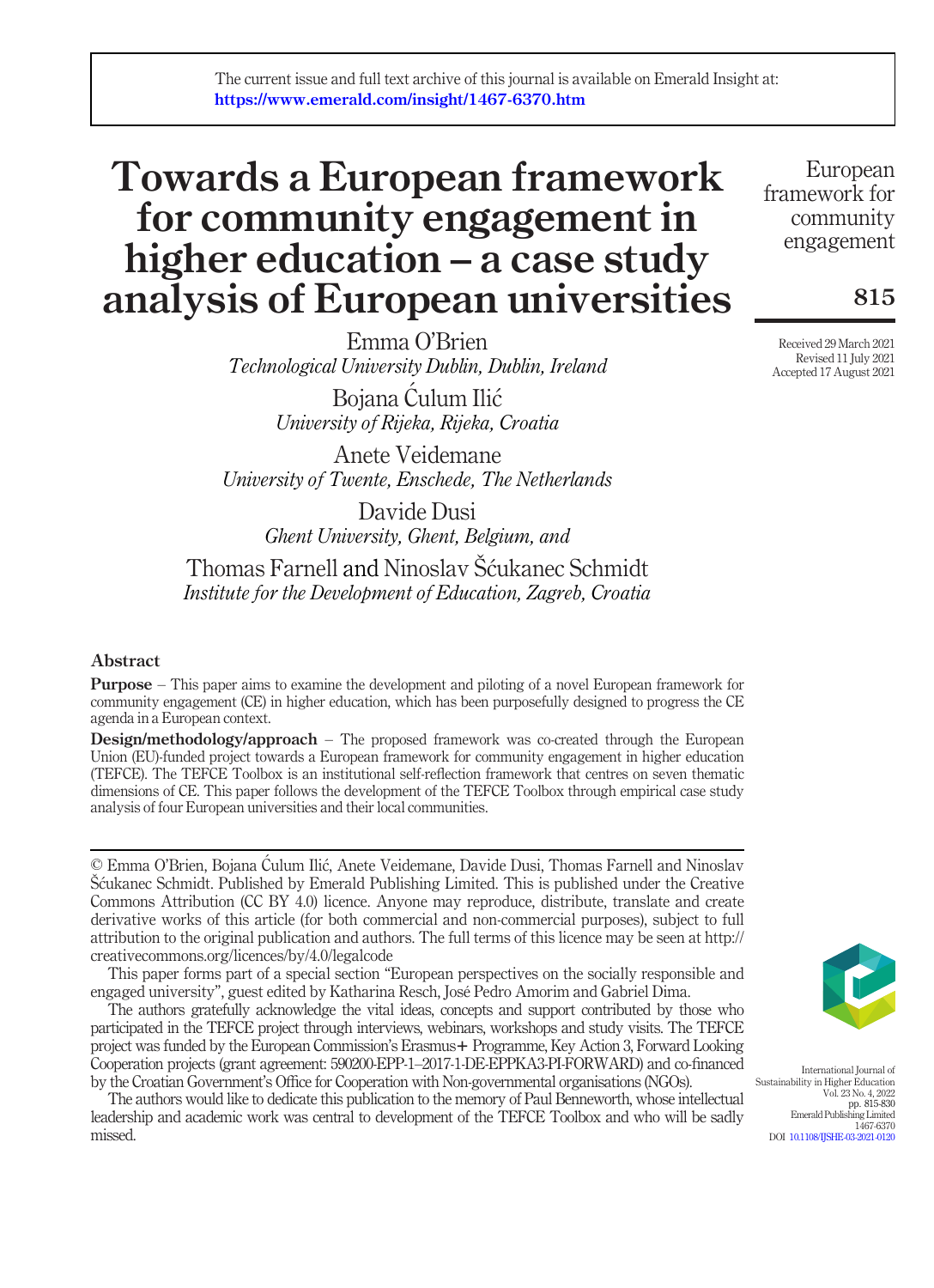Findings – The findings in this paper indicate that the TEFCE Toolbox facilitates context-specific applications in different types of universities and socioeconomic environments. Incorporating insights from engagement practitioners, students and community representatives the TEFCE Toolbox was successfully applied in universities with diverse profiles and missions. The process facilitated the recognition of CE achievements and the identification of potential areas for improvement.

**Originality/value** – Despite a range of international initiatives, there remains an absence of initiatives within the European higher education area that focus on developing tools to comprehensively support CE. The TEFCE Toolbox and case-study analysis presented in this paper address this gap in knowledge. The broader societal contribution and social responsibility of higher education have become increasingly prominent on the European agenda. The TEFCE Toolbox represents an innovative, robust and holistic European framework with the potential to support universities in reflecting upon their pursuit of addressing grand societal challenges, whilst promoting CE.

Keywords University social responsibility, Community engagement, Higher education, European policy, University-community partnerships, Case-study

Paper type Research paper

#### Introduction

Recent decades have borne witness to a closer alignment between higher education and society with many higher education institutions embracing their "third mission" of community engagement [\(Hazelkorn, 2016](#page-16-0)). Community engagement refers to partnerships between universities and their external communities encompassing public, business and civil society to address societal needs. The broader societal contribution of higher education is now re-emerging as a European policy priority with the demand for higher education to address societal challenges [\(European Commission, 2017\)](#page-15-0). The increasing focus on the community engagement agenda in higher education has led to a range of initiatives at the international level to assess and support community engagement [\(Benneworth, 2013\)](#page-15-1). Yet, with the exception of the Carnegie Foundation Elective Classification for Community Engagement in the US, most attempts to externally assess community engagement have had limited success and uptake (Farnell and Šćukanec, 2018). Moreover, there has been an absence of initiatives within the European Higher Education Area (EHEA) that focus on developing tools to comprehensively support community engagement. In addressing this gap, this paper examines the development of a novel European framework for community engagement in higher education, which has been purposefully designed to progress the community engagement agenda in a European context.

#### Understanding community engagement

Since the establishment of the first European university [\[1\]](#page-14-0) in Bologna in 1,088 universities have fundamentally been societal institutions [\(Benneworth, 2018](#page-15-3)). Universities have acted as the cradle of knowledge, a fount of innovation and creativity supporting people to fulfil their potential and fostering societal growth and development [\(Goddard](#page-16-1) et al., 2018). Overtime, universities were perceived as "ivory towers" producing knowledge in seclusion from society, yet recent decades have borne witness to a closer alignment between higher education and society [\(Hazelkorn, 2016\)](#page-16-0). There are increasing demands on modern universities to adopt strategies to meet the expectations of their stakeholders [\(Benneworth](#page-15-4) [and Jongbloed, 2010](#page-15-4)). One such expectation pertains to social responsibility; a concept, which has become increasingly important within the European Union and the international debate regarding universities' competitiveness and sustainability (Larr[an Jorge and](#page-16-2) [Andrades Peña, 2017](#page-16-2)). Universities are required to function in a responsible way; namely, to foster greater equality of opportunity, to adapt the education they provide to the needs and

**IISHE** 23,4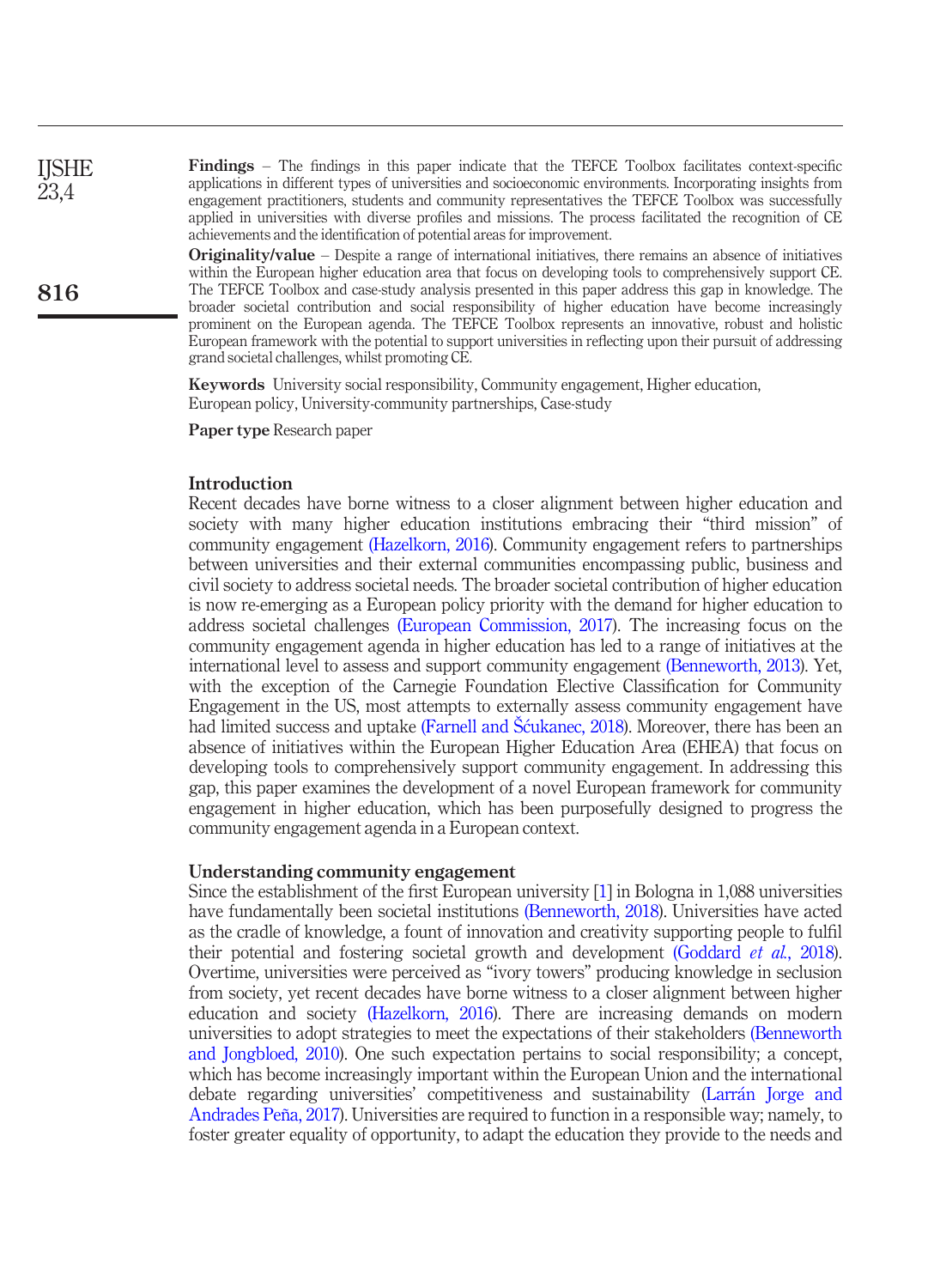demands of society, to ease the process of lifelong learning, as well as to develop approaches that address economic, social and environmental issues for the benefit of communities and society [\(Vasilescu](#page-17-0) et al., 2010). The concept of university social responsibility (USR) refers, therefore, to a policy of ethical quality of the university community's performance to be achieved via the responsible management of the external impacts the university generates (economic, social and environmental externalities), in an interactive dialogue with society and to promote sustainable human development [\(Reiser, 2007\)](#page-17-1). In other words, USR regard universities' ability to disseminate and implement a set of specific principles "through the provision of educational services and transfer knowledge following ethical principles, good governance, respect for the environment, social engagement and the promotion of values" [\(Giuffré and Ratto, 2014](#page-16-3), p. 233) and specifically to contribute to sustainable development and to proactive solutions to address societal and environmental challenges [\(Vasilescu](#page-17-0) et al., 2010).

Universities have increasingly committed to consider the demands of their stakeholders and to incorporate social, labour and ethical concerns into their main functions [\(Benneworth](#page-15-4) [and Jongbloed, 2010](#page-15-4)). Consequently, the principles of social responsibility have been integrated into teaching and research activities, as well as into management and community engagement activities. Community engagement (CE), the concept used in this contribution, can therefore be seen as one of the main processes through which universities implement social responsibility (Larran and Andrades, 2017). Community engagement is a multi-faceted, multidimensional term that may be applied to a vast range of activities, with little consensus regarding a common definition of community engagement or set of principles ([Culum Ili](#page-15-5)ć, 2018). The concept of community engagement has continually evolved over time and is often considered an umbrella term incorporating practises such as: service learning [\(McIlrath and MacLabhrainn, 2007\)](#page-16-4); engaged scholarship [\(Boyer, 1996](#page-15-6)); Community-Higher Education Institutions (HEIs) partnerships [\(Hall, 2009](#page-16-5)); civic engagement [\(Fitzgerald](#page-16-6) et al., 2016); and of knowledge mobilisation and knowledge impact [\(Levesque, 2008](#page-16-7)). Community engagement is often referred to as a "third mission" activity in addition to universities' first mission of teaching and research.

In an international review, [Maassen](#page-16-8) *et al.* (2019) analysed trends in different countries worldwide of university engagement with society. Their analyses identified an increasing prominence of the topic of "engagement" in higher education, yet the engagement in question still had a primarily economic focus. [Berghaeuser and Hoelscher \(2019\)](#page-15-7) suggested that the focus of German HEIs is on economic impact and knowledge/technology transfer, with much less attention paid to other ways of engaging with society. Whilst third mission activities have often been focussed on economic impact and engagement with industry, there is growing evidence that interactions between society and HEIs has widened beyond an economic focus [\(Benneworth](#page-15-8) et al., 2009). In an analysis of recent international trends, [Farnell \(2020\)](#page-15-9) suggested that the broader topic of universities' engagement with a society that goes beyond the economic sphere has become increasingly prominent in the policies and programmes of transnational institutions (the European Union (EU), United Nations (UN) and Organisation for Economic Co-operation and Development (OECD)), as well as at national and university level.

More recently, CE refers to partnerships between universities and their external communities to address societal needs. From this perspective, the term "community" includes public authorities, businesses, cultural institutions and civil society. In this study, community engagement is defined as "a process whereby universities undertake joint activities with external communities in a way that is mutually beneficial, even if each side benefits in a different way" [\(Benneworth, 2018](#page-15-3)). In this understanding, "university knowledge helps societal partners to achieve their goals and societal partners' knowledge enriches the university knowledge process" [\(Benneworth, 2018\)](#page-15-3). This broad definition

European framework for community engagement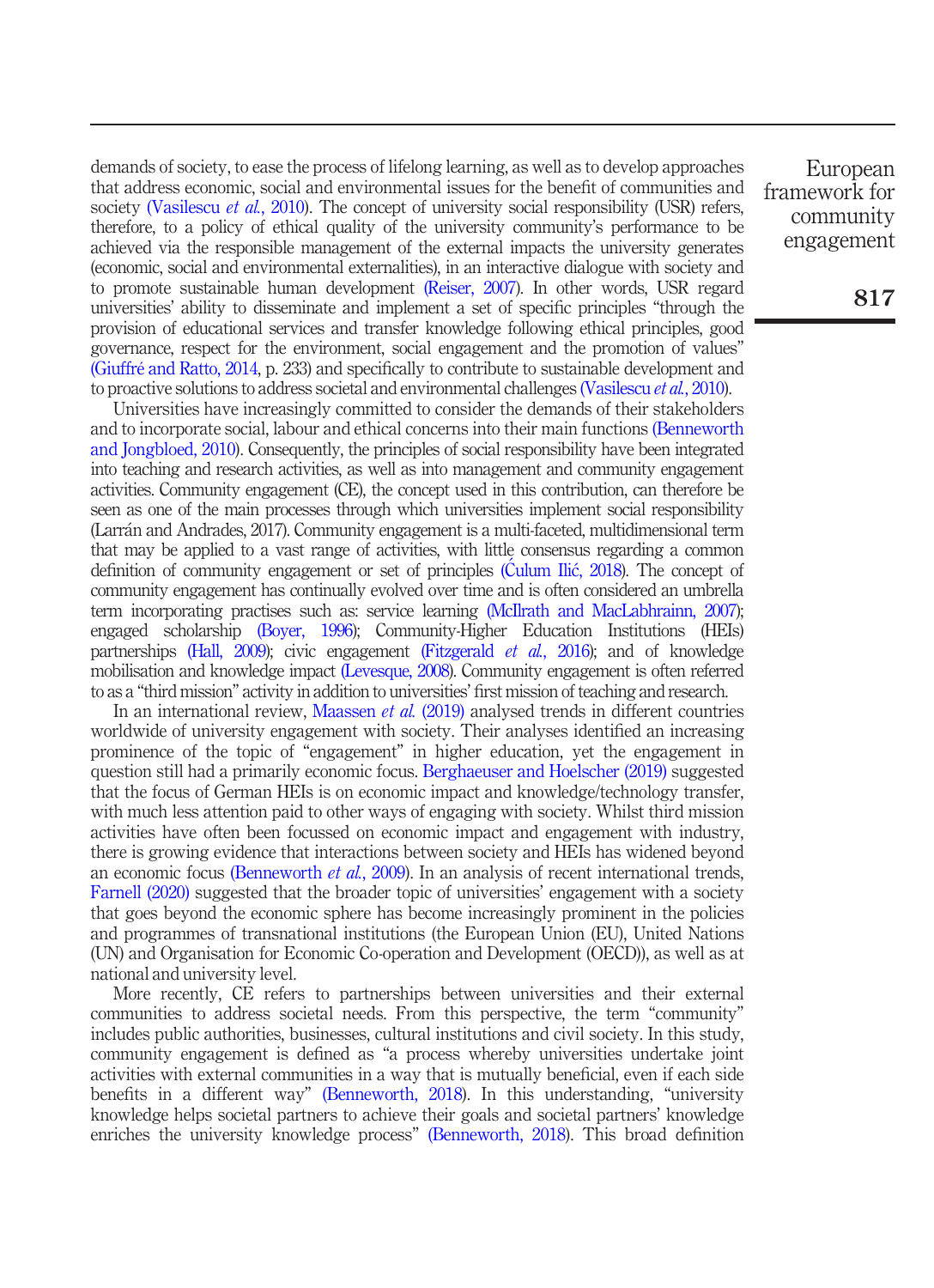| <b>IJSHE</b> | acknowledges that joint community-university activities can be undertaken by university               |
|--------------|-------------------------------------------------------------------------------------------------------|
| 23,4         | staff or students, whether as a part of their teaching and research, as a part of joint projects      |
|              | and initiatives or as a part of university governance and management (Farnell <i>et al.</i> , 2020a). |
|              | Whilst intentionally broad, this definition does not encompass technology transfer and                |
|              | specific activities such as spin-offs, licenses and patenting activity (Benneworth, 2018), as         |
|              | these have already been broadly mainstreamed and systematised in a range of higher                    |
| 818          | education contexts (Benneworth, 2015) and can, therefore, be considered separately.                   |
|              |                                                                                                       |

### Towards a European framework for community engagement in higher education toolbox design and development

The TEFCE framework was co-created through the EU-funded project towards a European framework for community engagement in higher education (TEFCE) [[2\]](#page-14-1). The design process began with a critical synthesis of the current state of the art in community engagement including definitions, classifications and assessments [\(Benneworth, 2018\)](#page-15-3). [Farnell and](#page-15-2) Š[cukanec \(2018\)](#page-15-2) provided a critical analysis and review of existing tools to assess community engagement in higher education, ranging from the [Holland \(1997\)](#page-16-10) matrix for analysing institutional commitment to service to the US-based Carnegie Elective Classification of Community Engagement [\(Public Purpose Institute, 2021](#page-17-2)) and the UK-based EDGE selfassessment tool for public engagement (National Co-ordinating Centre for Public Engagement [NCCPE], 2021).

Subsequently, [Culum \(2018\)](#page-15-11) provided in-depth analysis and classifications of various forms of community engagement activities and a summary of the main broad categories in which such activities take place including:

- Institutional engagement (policy and practice for partnership building).
- Public access to university facilities.
- Public access to knowledge/dissemination of academic findings.
- Engaged teaching and learning.
- Engaged research.
- Student engagement.
- Academic staff engagement.

Following this critical analysis and classification, the TEFCE Toolbox was designed. Organised around seven recognised thematic dimensions of community engagement in higher education (teaching and learning; research; service and knowledge exchange; students; staff; management policies and management engagement), the TEFCE Toolbox guides users through a process to identify community engagement practices at their institution and then encourages participative discussions with multiple stakeholders that results in an "institutional community-engagement heatmap" for the university as a whole indicating:

- The level of authenticity of community engagement practices.
- The range of societal needs is addressed through community engagement.
- The diversity of communities engaged with.
- The extent to which community engagement is spread across the university.
- The extent to which the engagement practices are sustainable.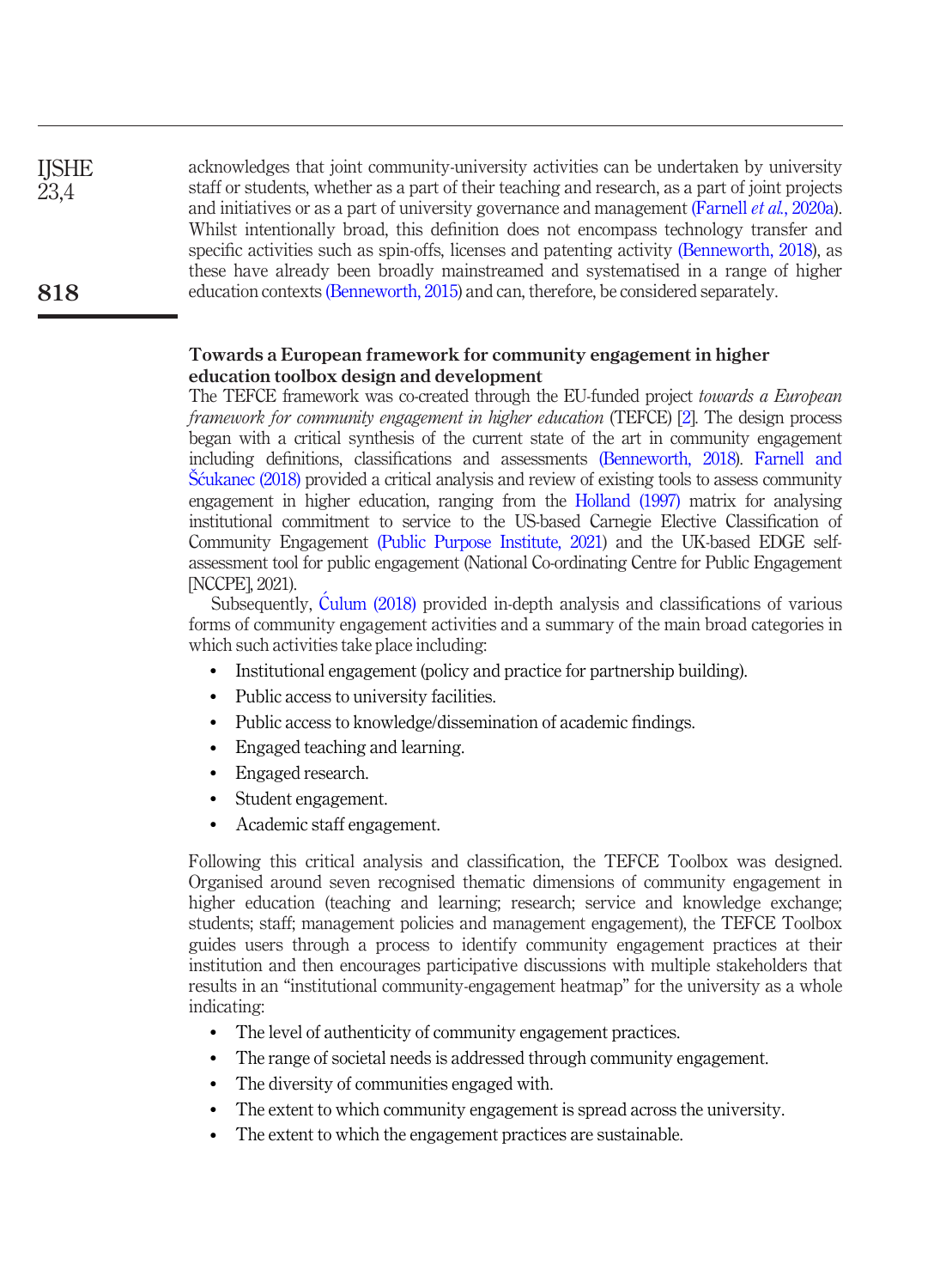The toolbox incorporates a customised analytical framework "SLIPDOT analysis" (referring to Strengths, Areas of Lower Intensity, Areas with Potential for Development, Opportunities and Threats). This allows for universities to gain further insight on community engagement whilst considering issues of geographical context, disciplinary mix, scarcity of resources, research and teaching base and future opportunities for development. The TEFCE Toolbox has been designed as an institutional self-reflection framework for community engagement in higher education. It provides tools for universities and communities to identify community engagement practices and reflect on their achievements and areas for improvement.

#### Methodology

The TEFCE Toolbox prototype was enhanced and refined through a piloting case-study process involving four European universities in partnership with their local or regional authorities. The Toolbox was co-created and developed over an 18-month piloting process with feedback from over 160 users. The aim of the piloting was to assess the relevance and quality of the Toolbox in different contexts, institutions and with individual stakeholders (university management, engaged staff, students and the community). Thus, this paper sets out to address the research question – what are the insights from piloting the TEFCE Toolbox for community engagement regarding its feasibility and applicability in a European context? The choice of a case-study research methodology located within a qualitative research paradigm was deemed the most suitable vehicle for understanding the TEFCE piloting process through primary inquiry. Case study as a qualitatively orientated research design is well-documented in higher education studies [\(Harland, 2014](#page-16-11)). To explore the diverse application of the TEFCE Toolbox, the study followed a multiple case-study designs [\(Yin, 2015\)](#page-17-3). Multiple case design refers to case study research in which several instrumental bounded cases are selected to develop a more in-depth understanding of a phenomenon under study [\(Mills](#page-16-12) *et al.*, 2010).

The TEFCE toolbox and its methodology was designed to enable the gathering of rich qualitative data through interviews, focus group and study visits that facilitated a mapping of community engaged practise at each institution. This provided insight on the breadth and depth of community engaged practise, as well as in-depth analysis and reflection on areas for improvement and future development. The collected data were analysed through the employment of cross-case analysis [\(Miles and Huberman, 1994\)](#page-16-13). This analytical technique is generally deemed useful for mobilising knowledge across cases and put that knowledge into service for broader purposes [\(Khan and VanWynsberghe, 2008](#page-16-14)). This facilitated the tweaking and further development of the TEFCE Toolbox. The analytical activities conducted as part of the cross-case analysis were not conducted in a linear but rather iterative way and took place in different periods pertaining specifically to four within-case analyses and cross-case analysis [\(Miles and Huberman, 1994\)](#page-16-13). This process allowed to adequately consider and investigate within-case complexity and case profiles before performing systematic cross-case comparisons [\(Rihoux and Lobe, 2009\)](#page-17-4).

After each piloting visit, an in-depth exploration of the data collected and pertaining to the employment of the TEFCE toolbox at a specific institution was conducted. Each institution was, therefore, conceived as a standalone case. Conceptually, clustered matrixes were used to summarise all the data and findings about a case in tables. All cases were then compared to detect, examine – and determine the causes of/reasons for – similarities and differences across them. Matrixes of cross-case descriptions (i.e. tables that provide a crosscase comparison of the peculiar usage of the TEFCE tool at the four institutions) were then developed. All this provided opportunities to learn from the employment of the TEFCE toolbox in different settings, as well as socio-economic and institutional contexts. Ethical

European framework for community engagement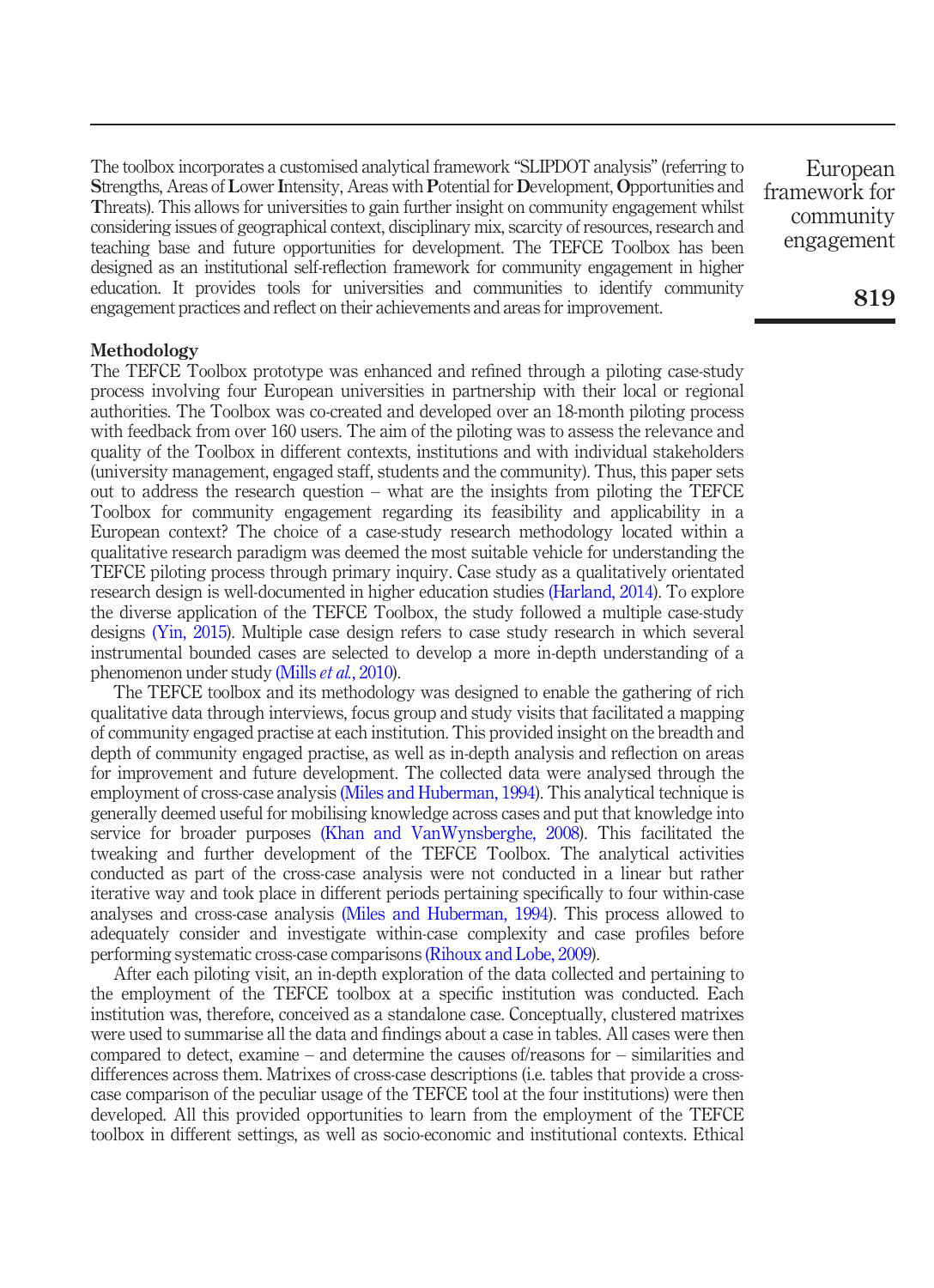approval for the study was addressed by each institution, for example, at TU Dublin, ethical approval for the pilot study was approved by the Research Ethics and Integrity Committee. Over an 18-month period (07/18–11/19), the piloting process led to the incremental revision and development of the TEFCE Toolbox as shared through the following case-study exemplars. IJSHE 23,4

#### Findings 820

In this section, the findings of the TEFCE Toolbox piloting are presented for each of the participating universities – both in terms of what was discovered about their level of community engagement and the usability and relevance of the TEFCE Toolbox as perceived by stakeholders. The piloting process was framed as a formative, co-creation process, with each piloting visit resulting in revisions to the TEFCE Toolbox. Revisions included: language clarity on thematic dimensions, the inclusion of a heatmap tool and the addition of media friendly user guides and graphical representation.

#### Case-study 1: Technische universität dresden, Germany

About technische universität dresden. Technische Universität Dresden (TUD) has a long history spanning over 200 years. TUD is one of the largest and most dynamic technical universities in Germany and receives permanent funding within the framework of the excellence strategy of the federal and state governments. TUD offers a broad variety of 121 degree courses and covers a wide research spectrum. TUD is the largest university in the saxony region with over 32,400 students and 4,559 publicly funded staff members. Having been committed to sciences and engineering before the reunification of Germany, TUD now is a multi-disciplinary university, also offering humanities and social sciences, as well as medicine, making it one of only a few in Germany. As a "synergetic university" TUD closely cooperates with external research institutions, cultural, industrial and social organisations. TUD is embedded in the DRESDEN-concept network, which bundles and uses all synergies of Dresden's numerous scientific and cultural institutes – for societal impact. TUD's international outreach is underlined by TUD's motto "knowledge builds bridges" and by a long history of cooperation projects in research and education, many of them being funded by the European Commission [\(Jannack](#page-16-15) *et al.*, 2020).

Piloting towards a European framework for community engagement in higher education toolbox at Technische universität Dresden. TUD was the first institution to pilot and test the TEFCE Toolbox. During a two-day piloting visit the project team, TUD and City of Dresden representatives and visiting international experts gathered to analyse the collected practices of community engagement at TUD. The team discussed how to categorise the collected practices according to the seven dimensions of the TEFCE Toolbox and how to assign a "level of engagement" for each based on the collected evidence. Participants took part in participative discussions on how to interpret practices, what data was missing to reach an assessment and how to turn the (collected) practices and evidence into institution-level conclusions.

Participation in the process led to the discovery of numerous community engagement practices at TUD, demonstrating that many teaching staff, researchers, administrative staff and students show a great commitment to ensuring they mobilise their knowledge and resources to the benefit of the university's external communities and to society as a whole. The types of practices predominantly featured research or knowledge-exchange projects led by academic staff and students to meet societal needs. Most community engagement activities appeared to be undertaken by academic staff and students despite the lack of a centraluniversity level policy for community engagement and generally did not receive specific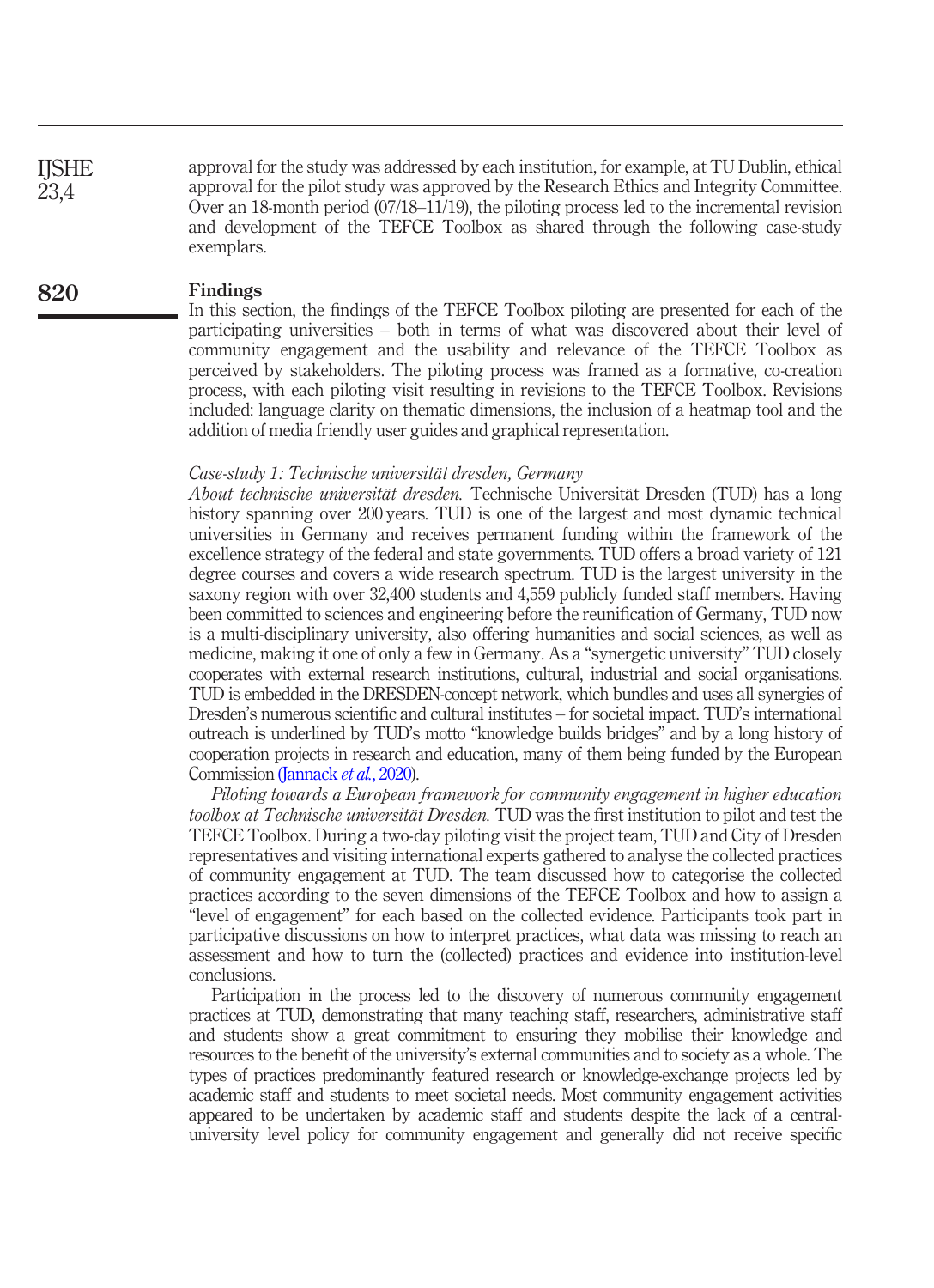recognition from the university level. Interestingly, even some of the highly valuable centrallevel community engagement initiatives by the university did not appear to be framed as forms of community engagement. It was clear that TUD is a driver of technological innovation and has a strong impact on the city of Dresden, its region and beyond in terms of economic development and the broader social benefits that this brings. However, the concept of "engagement" itself (and in particular "community engagement") does not yet appear to be present in TUD's strategic documents and was not clearly recognised during the application of the Toolbox process.

Based on the mapping report and the focus group discussions with TUD staff at the workshops, the conclusions from the "top-down perspective" were the following: TUD has a wealth of community engagement practices in place, which have a huge potential for further development. TUD could, therefore, consider what kinds of mechanisms at the university level could formally recognise and acknowledge the value of community engagement to the university. Another conclusion, looking from the "bottom-up" perspective is that, whilst a range of different external communities are engaged with, they are still predominantly businesses, local government institutions and schools. Other less-resourced groups, such as civil society organisations, social enterprises and citizens are less prominent [\(Jannack](#page-16-15) et al., [2020\)](#page-16-15).

#### Case study 2: University of Twente, The Netherlands

About the University of Twente. The University of Twente (UT), founded in 1961, is one of four universities of technology in The Netherlands. Geographically, UT is located in the east of the country away from the country's major cities in the west. Originally set up to revitalise the regional economy after the 1970s breakdown of manufacturing in Europe, it soon became renowned for its entrepreneurial profile. By 2020, the university has spawned more than 1,000 spin-offs, the highest number amongst all the universities in The Netherlands, despite its relatively small size and remote location. The UT is organised around five faculties with a strong focus on technical disciplines [\(Farnell](#page-16-16) *et al.*, 2020b). It is home to 11,740 students and employs 3,317 staff members.

Since 1997, the UT has been a member of the European Consortium of Innovative Universities (ECIU). ECIU is an international network of 13 research-intensive universities, with a collective emphasis on innovation, creativity and societal impact. In 2019, the consortium (12 EU members) became one of the 41 European Universities Alliances funded by the European Universities Initiative (2019–2022). The UT is also a member of 4TU, a network of four universities of technology in The Netherlands committed to strengthening technical knowledge. The UT' new strategy – Shaping 2030 – emphasises a mindset of "choosing community over campus". By connecting with people and their needs locally, globally, physically and virtually, the UT aims to build an open ecosystem and use insights to develop its future programmes [\(University of Twente, 2019](#page-17-5)).

Piloting towards a European framework for community engagement in higher education toolbox at the University of Twente. The UT was the second institution to test and develop the TEFCE Toolbox. The on-site visit gathered the TEFCE project team, UT representatives (researchers, educators, administrators, students) and community stakeholders to assess the UT's efforts in community engagement. Two-day intensive discussions revealed that the UT had a considerable positive impact on the economic development of the Twente region. Its entrepreneurial profile and technical orientation were recognised as some of the UT's main strengths. More recently, it had engaged in citizen science projects and research projects with societal relevance (e.g. sustainable and smart cities). Several educational programmes featured a strong focus on societal needs, some entailing community service (e.g. Crossing Borders).

European framework for community engagement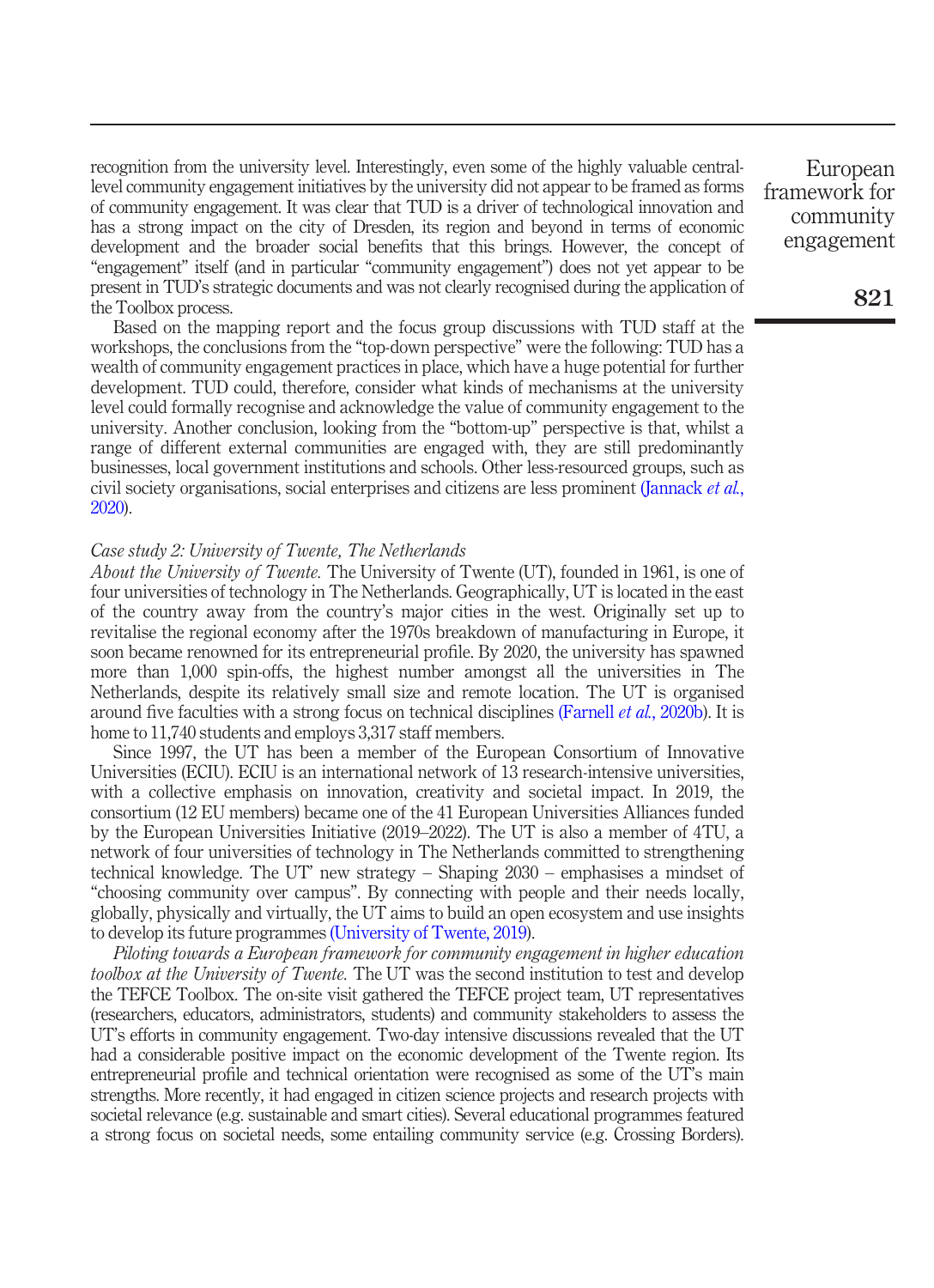Additionally, students were recognised as significant drivers of community engagement. The Student Union, supported by the university, was known for organising some of the largest campus events, including tech fairs and festivals, bringing young people to the relatively remote campus.

When reflecting on the areas of lower intensity, it was noted that the UT's focus on technology and industry had led to less engagement with more vulnerable groups and broader societal needs – most external stakeholders were large, organised, well-resourced institutions (e.g. hospitals and regional authorities). This discovery encouraged the TEFCE team to develop an additional assessment tool  $-$  a heatmap  $-$  to identify communities engaged with and societal needs addressed. The heatmap would assign higher scores (temperature) to engagement activities targeting more vulnerable groups and addressing more pressing global and local challenges such as migration and climate change. In addition, the heatmap would also assess how widespread and sustainable these community engagement initiatives are [\(Farnell](#page-16-17) et al., 2020d).

Reflecting on the future opportunities, the pilot participants proposed that the UT management could play a critical role in advancing community engagement on the UT campus. Such an approach would also be aligned with the objectives of the university's new strategy – *Shaping 2030*. By emphasising the importance of community engagement that addresses broader societal needs, the management could signal that such efforts are just as valued and recognised as partnerships established with businesses and more powerful actors. Moreover, the management team could bring together existing initiatives and stakeholders in a more centralised manner, amplifying the current efforts and creating new synergies [\(Westerheijden](#page-17-6) et al., 2020).

Sharing their experiences of using the TEFCE framework  $- a$  UT team member noted: "there is no single recipe for successful university-community engagement. Every challenge requires its own approach, as does every community. Examining some of the UT's community engagement practices by making use of the TEFCE Toolbox has been a helpful and informative process, from which we hope will significantly and meaningfully contribute to the debate on effective methodologies for community engagement".

#### Case study 3: University of Rijeka, Croatia

About the University of Rijeka. The University of Rijeka (UNIRi) was founded in 1973 as a teaching-oriented university and has since undergone a series of transformations by embracing a stronger focus on research excellence and by acknowledging its role in supporting regional social and economic development. UNIRi is a home for 12 faculties, 4 departments, 9 R&D centres, 16,600 students, 1,300 academics and 174 accredited study programmes. In addition, the UNIRi has developed a system of accredited lifelong learning programmes so that it can ensure efficient diffusion of ideas and innovations in the community, ensuring the wider social development and raising the overall competitiveness of north-western Croatia. UNIRi is a member of The Young Universities for the Future of Europe (YUFE) alliance, a major strategic partnership established between eight young research-intensive European universities that aim to bring a radical change to European higher education. UNIRi will be the first university from this part of Europe to join the Young European Research Universities Network, whose members strive to contribute to responding to the developmental challenges of the societies we live in, adopting a European perspective on global issues. The UNIRi has just recently announced the 2021–2025 strategy, developed in consultation with both internal and external stakeholders. By leaning its future direction to the UN sustainable development goals (SDGs), the UNIRi, etc., aspires to become more socially responsible and embedded more in its community. Extending its

822

IJSHE 23,4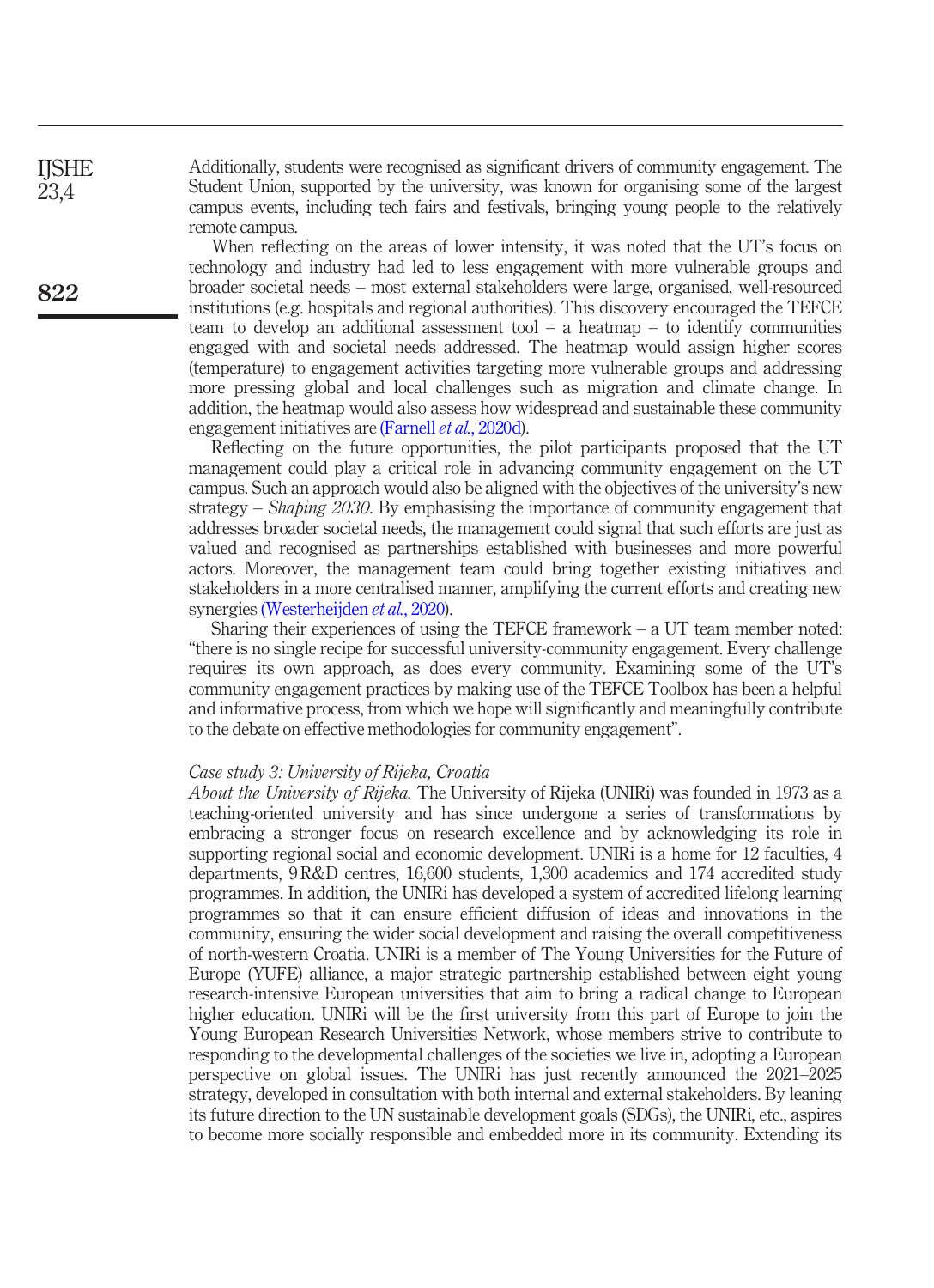collaborative network to various public, private, non-for-profits, as well as citizens, UNIRi strives to create a unique ecosystem linking its academic pillars to various communities of needs and interests ([Culum Ili](#page-15-12)c et al., 2020).

Piloting towards a European framework for community engagement in higher education toolbox the University of Rijeka. The UNIRi was the third partnering institution to pilot and assess the TEFCE framework. The two-day pilot visit involved focus groups and participatory discussions with the UNIRi top management, academic staff, students, local stakeholders and visiting international experts. The overall conclusions regarding community engagement based on the Toolbox application revealed that UNIRi has undeniably had a strong and positive impact on the city of Rijeka and the Primorje-Gorski Kotar county in terms of its economic development and the broader social benefits implied.

UNIRi's areas of strengths were categorised according to five main points – university leadership, academics, students, engagement culture and university centres. It was observed that the current university leadership values the notion of university-community engagement and the role of universities as responsible institutional "citizens" in their community, which is reflected in UNIRi strategic documents. UNIRi leadership's deliberate choice to focus on promoting and developing community engagement, as well as on creating favourable policies and supportive structures, offers a positive environment for the further development of various aspects of community engagement.

Areas of lower intensity were mostly related to two aspects – research and university impact on the community. As for the research element, despite evidence of good practice, community-based research seems to be neglected as a research design. UNIRi's potential for development is categorised in the following areas:

- Leadership and policy.
- Relationship between centre and periphery.
- University centres.
- Mainstreaming community engagement, therefore actually aiming at the university management.

Whilst the current university leadership is recognised for its advocacy of community engagement, their legacy might be threatened and it is, therefore, necessary to secure the long-term sustainability of CE activities, as well as creating a favourable environment at different (institutional) levels.

Threats identified for further community engagement development at UNIRi were mostly related to external elements, for example, in terms of national higher education policies that are in favour of collaboration with business/industry. Numerous opportunities were identified with the membership of UNIRi in the YUFE alliance highlighted as a platform that opens several opportunities for broadening the ideas and constructive ways of how UNIRi can serve its community and society ([Culum Ili](#page-15-12)c et al., 2020).

Sharing their experience of using the TEFCE Framework, a senior member of UNIRi observed:

The TEFCE Toolbox has provided us with a unique opportunity to evaluate and further develop both institutional and individual capacities in the area of community engagement. The TEFCE Framework's most valuable tangible results is collecting UNIRI's fifty community-engaged practices, mapped to foster institutional self-evaluation.

European framework for community engagement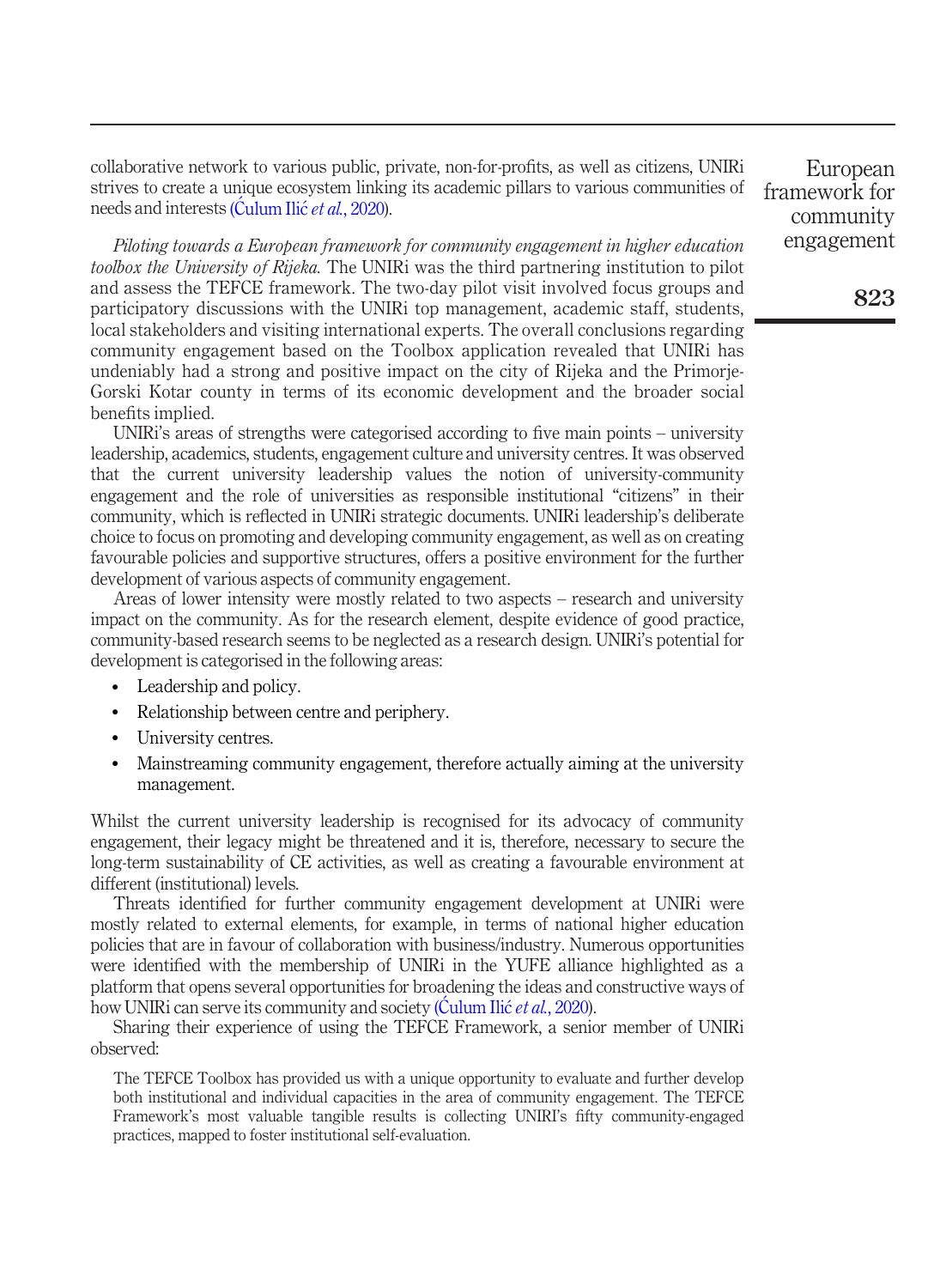#### Case study 4: Technological University Dublin, Ireland IJSHE

23,4

824

About technological university Dublin. Technological University Dublin (TU Dublin) is Ireland's first TU and was formally established in 2019 following a merger of three institutes of higher education. With a history stretching back over 130 years, TU Dublin is one of the largest third-level educators in Ireland and offers over 200 programmes to students from more than 85 countries. The university has over 28,500 students and offers pathways to graduation from foundation and apprenticeship to undergraduate and doctoral levels. With over 3,500 staff members, TU Dublin is located on three campuses across Dublin with a new campus development at Grangegorman in central Dublin, currently, the largest higher education development project in Europe. As a University of Technology, TU Dublin's mission is first and foremost to serve society. The three amalgamating institutions have a long history of engagement and partnership with many constituencies in the community, in business and enterprise, in the professions and with many other stakeholders across the greater Dublin region. TU Dublin research teams work across disciplines focussing on areas that will benefit business and society. Publicly funded, TU Dublin is one of eight members of the European University of Technology,  $E^{\text{U}t}$  alliance committed to creating a sustainable future for students and learners in European countries, for the staff of each of the institutions and for the territories and regions where each campus is anchored (O'Brien *et al.*[, 2020](#page-17-7)).

Piloting towards a European framework for community engagement in higher education toolbox at technological university Dublin. Following the mapping process, a two-day workshop took place at TU Dublin involving participatory discussion and workshops with TU Dublin staff, students, local community stakeholders and visiting international experts. TU Dublin was the final institution to pilot the TEFCE Toolbox and presented an opportunity to test the enhanced and revised toolbox and additional elements based on prior pilot visits. This included the incorporation of concise and clear guidelines for mapping thematic dimensions and the introduction of the heatmap assessment tool.

The overall conclusions regarding community engagement at TU Dublin based on the Toolbox application were.

TU Dublin has a long tradition of extensive community and civic engagement demonstrating a strong and positive impact on the city of Dublin and the surrounding region. At the highest level, there is a clear commitment to community engagement at TU Dublin. The new campus at Grangegorman has been designed with a focus on community benefit. Flagship projects such as the students learning with communities demonstrate the embedding of community engagement within teaching and learning at TU Dublin.

Regarding areas of lower intensity, whilst 1-in-3 study programmes in the city campus have an element that includes a community-based learning component for students, this has yet to be embedded within all study programmes. TU Dublin academic staff, students and external stakeholders stressed the importance of the service provided by the access and civic engagement office. Increasing centralised support would further assist academic staff in their commitment to community engagement. There is a need to establish a proper workload allocation model for academic staff for community engaged learning and associated teaching and research.

The new campus development at Grangegorman, represents significant potential for the development of community engaged practice at TU Dublin. Facilitating a move from disciplinary silos to interdisciplinarity could have a positive influence on community engaged practice at TU Dublin by broadening the scope and opportunity for community engagement. A threat remains that TU Dublin's new status, merger and strategic priorities could negatively influence the current structures and activities for community engagement. The current elaboration of TU Dublin's "infinite possibilities" Strategic Plan to 2030 (with its focus on the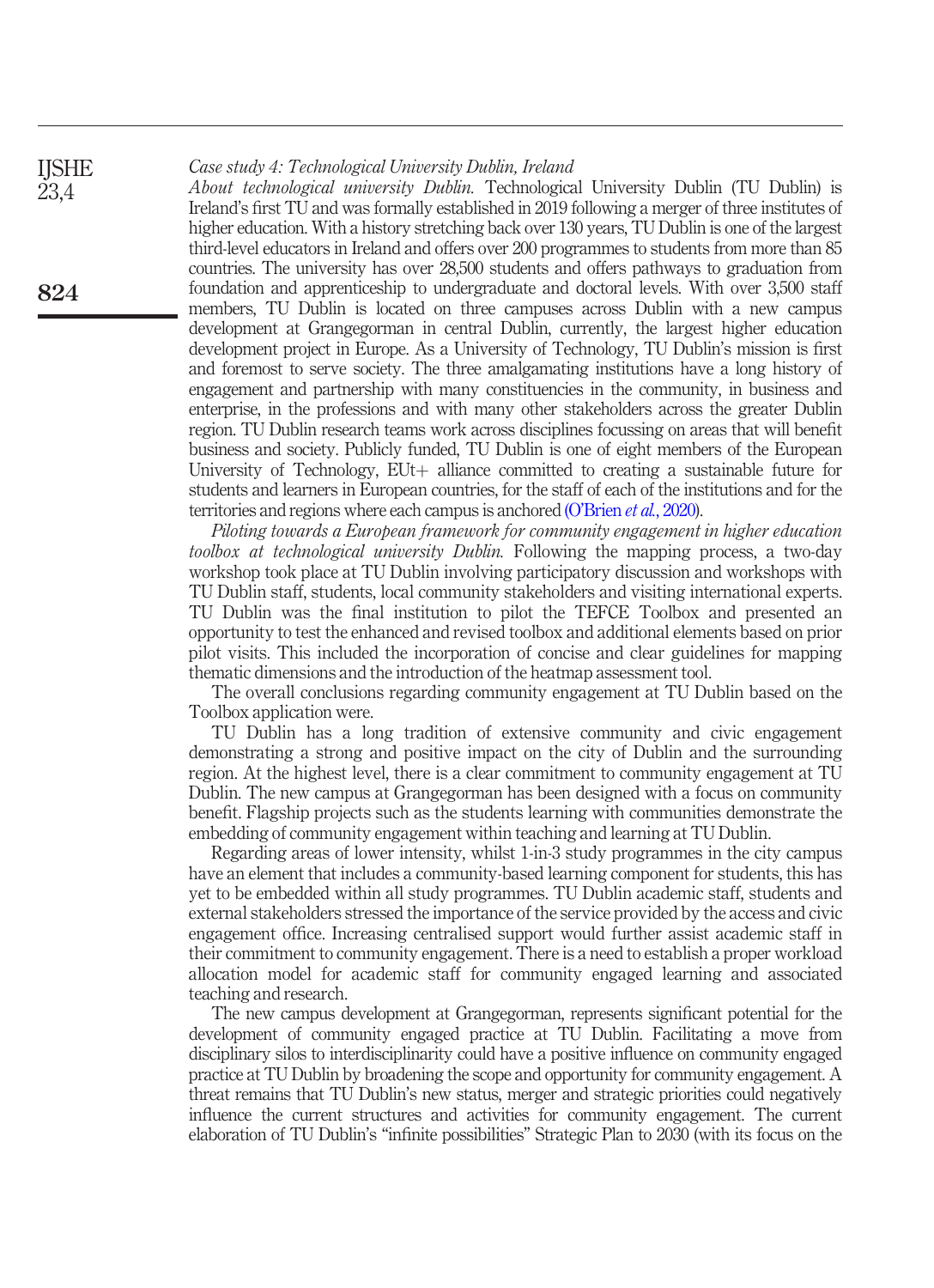three pillars of people, planet and partnership) provides an opportunity for broadening the definition of how TU Dublin can serve society. This provides an opportunity for TU Dublin to develop its community engagement agenda, particularly given the international attention for community engagement through the impact of the SDGs (O'Brien *et al.*[, 2020\)](#page-17-7).

Sharing his experience of participating in the TEFCE Toolbox process one TU Dublin team member commented:

Our participation in the TEFCE process has been timely and helpful in better understanding the strands or themes that higher education can focus upon to enhance their levels of community engagement. At TU Dublin, the report comes at an important juncture as we are now consolidating a major portion of our activity on a new campus at Grangegorman in Dublin's north inner city. This development provides real opportunities to further develop our community engagement activity and build greater links with our European and wider international partners.

Following case-study analysis, the final Toolbox design included the addition of rich media guides and user-friendly graphical representation to assist universities in the implementation process. The TEFCE Toolbox is an open access resource under creative commons license: CC BY 4.0.

#### **Discussion**

The TEFCE piloting process provided useful insight on the feasibility and application of the Toolbox across four different European Universities. A summary table of the piloting process across all institutions is highlighted in [Table 1](#page-12-0). As can be observed from [Table 1](#page-12-0), the framework was designed to allow each institution to qualitatively gather information, which through a participatory process allowed the mapping of community engaged practise at each institution.

[Table 1](#page-12-0) highlights the flexible nature of the TEFCE tool and context specific nature of university community engagement through data collection, practise mapping and stakeholder involvement. As observed from the case-study findings, insightful information on community engaged practise was captured at each institution beyond a purely quantitative focus. For example, whilst scholars at TU Dublin collected 105 community engaged practises and

<span id="page-12-0"></span>

| Description                                           | TU Dresden<br>(Germany)                                    | University of<br>Twente<br>(The Netherlands)                       | University of Rijeka<br>(Crotia)                  | TU Dublin (Ireland)                                                                 |                                                            |
|-------------------------------------------------------|------------------------------------------------------------|--------------------------------------------------------------------|---------------------------------------------------|-------------------------------------------------------------------------------------|------------------------------------------------------------|
| University Teams<br>Number of<br>practises collected  | 15 members<br>38 practices<br>38 case studies              | 7 members<br>49 practices<br>16 case studies<br>33 short practices | 25 members<br>50 practices<br>50 case studies     | 12 members<br>105 practises<br>9 case studies<br>96 short practises                 |                                                            |
| Method of data<br>collection                          | Targeted email<br>outreach, meetings<br>with practitioners | Targeted emails to<br>practitioners,<br>one-on-one<br>interviews   | Open call, targeted<br>emails to<br>practitioners | Desk-based research,<br>one on one meetings.<br>targeted emails to<br>practitioners |                                                            |
| Participants of<br>piloting process<br>Total piloting | 53 participants                                            | 26 participants                                                    | 47 participants<br>160                            | 34 participants                                                                     |                                                            |
| participants                                          |                                                            | Table 1.                                                           |                                                   |                                                                                     |                                                            |
| Community<br>involvement                              | City council and<br>four external<br>partners              | Regional council<br>and three external<br>partners                 | City council and<br>community in pilot<br>process | City council and<br>community in pilot<br>process                                   | Summary of piloting<br>process across four<br>universities |

European framework for community engagement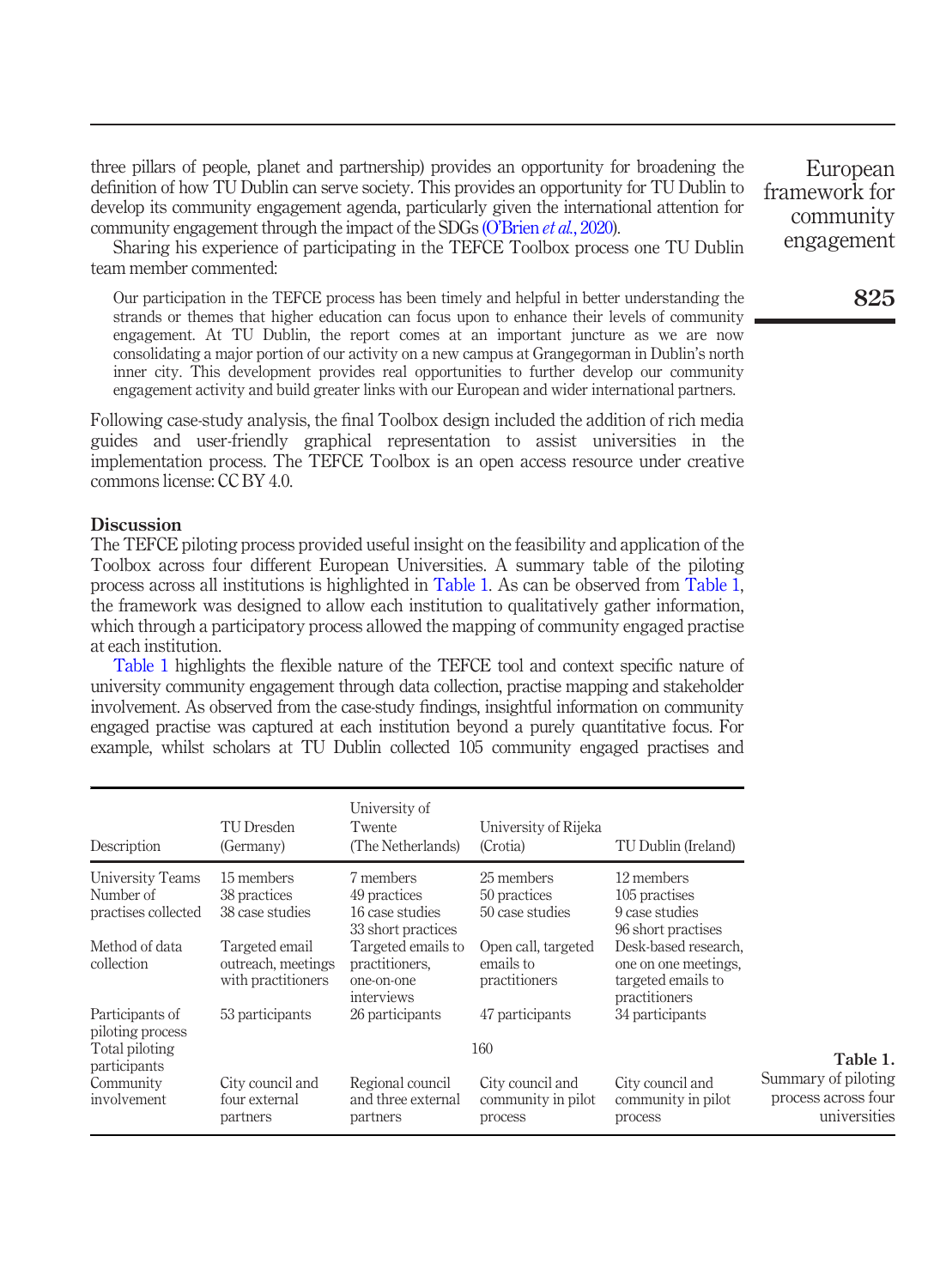scholars TUD collected 38 practises, the toolbox was successfully applied at both institutions. TUD was the first university to pilot the TEFCE tool, and at the time of the study, TUD priorities were focussed primarily on technology and entrepreneurship. In contrast, Ireland has a positive policy context towards broader community engagement and TU Dublin has embedded community engagement in its mission and in many university activities. Cognisant of the different contexts in which community engagement may take place the TEFCE Tool facilitates a self-reflective learning journey for each institution. As observed from the case studies the inclusion of the SLIPDOT analysis provided a wealth of insights into strengths and areas for improvement for each institution.

Stakeholders welcomed that the Toolbox facilitated a participative approach facilitating both bottom-up and top-down involvement of staff, students, management and community representatives. Engaging with actors both within and outside the institution in the implementation process was deemed essential to obtain relevant insights. As observed, from [Table 1](#page-12-0) community representatives were more visible and involved in the piloting at the UNIRi and TU Dublin than at TUD and the UT. The extent to which the community is involved in the process may differ in each context.

As a longer-term goal, the Toolbox stresses the empowerment of individual actors within and outside the university as one of the impacts that it hopes to achieve. Whilst it is acknowledged that empowerment may be difficult to assess, the experiences of the piloting institutions, especially the UNIRi and TU Dublin, confirmed that individuals that participated in the process had a meaningful input and that participants felt they had "a voice" and appreciated the process. User feedback throughout the piloting process also identified that through differentiating each of the thematic dimensions by the level of engagement, the Toolbox retained a critical approach that promotes university-community partnerships that benefit both universities and the communities. The incorporation of the heatmap facilitated this self-reflective analysis of authentic and mutually beneficial community engagement.

Overall, study findings indicated that the TEFCE Toolbox was exploratory and respectful of differences in institutional, socioeconomic and cultural contexts. As observed from the case studies the TEFCE Toolbox was successfully applied at four universities that were diverse in terms of:

- their institutional profiles (technological and comprehensive universities);
- their institutional missions and priorities (from a primary focus on technologydriven innovation to a broader focus on diverse societal needs);
- their size and level of integration (student populations from 11,000 to 36,000 and campus-based integrated universities to universities with dislocated and autonomous faculties/departments);
- their geography (from capital cities to small towns); and
- their socioeconomic and cultural contexts (from countries with relatively high and relatively low levels of gross domestic product per capita; from western to southeastern Europe).

In a TEFCE follow-up project, the Toolbox will be tested in several other universities in Europe and beyond linking the Toolbox findings to university action planning for community engagement.

#### Policy implications

There has been an increasing focus on community engagement in the EHEA. Its vital role in creating societal value is recognised in recent policy documents [\(Bologna Process, 2020;](#page-15-13)

826

**IISHE** 23,4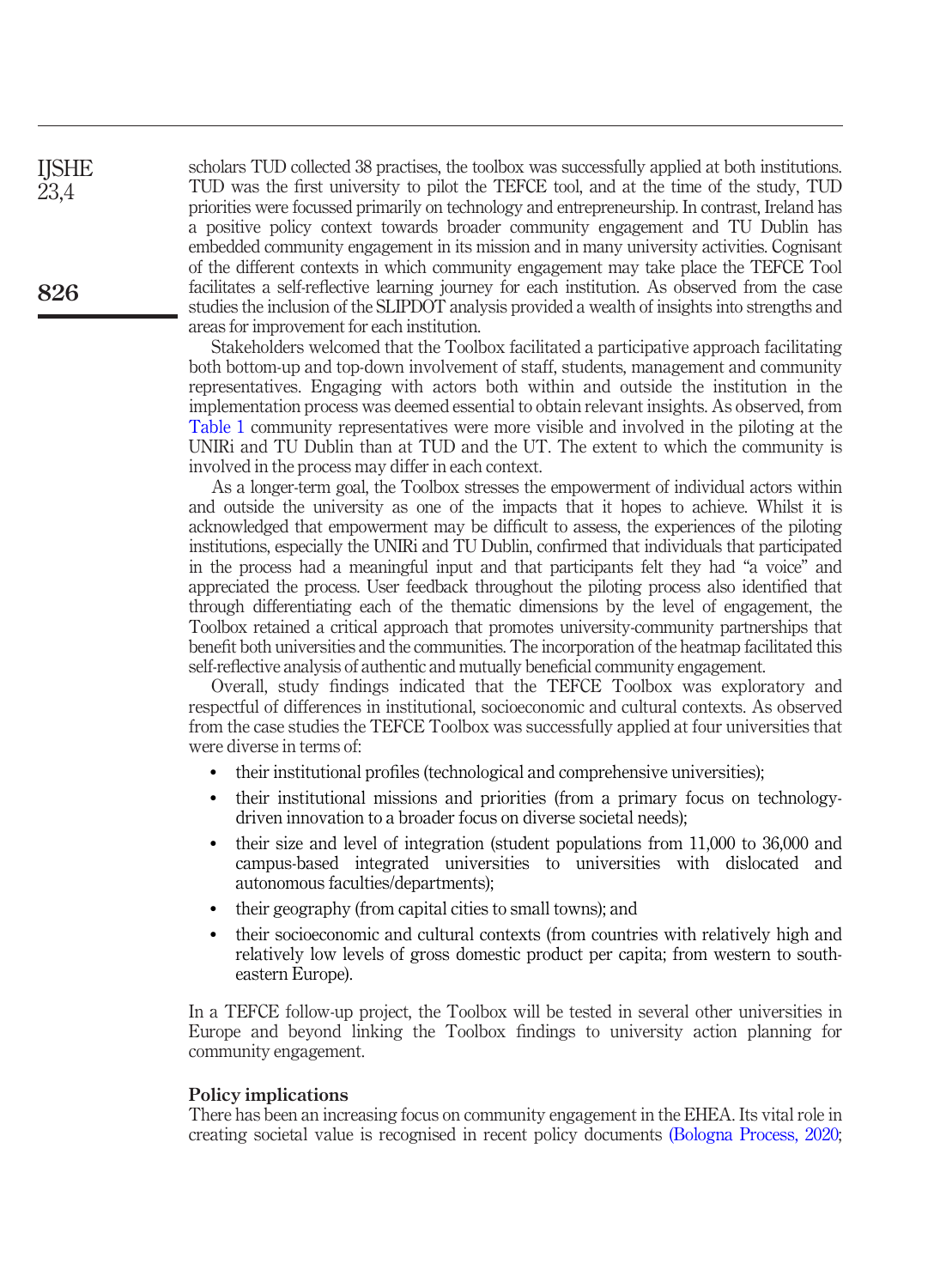[Council of the European Union, 2018;](#page-15-14) [European Commission, 2017,](#page-15-0) [2020](#page-15-15)) and supported through large-scale projects such as the European Universities Initiative [\(European](#page-15-16) [Commission, 2019](#page-15-16)). Initiatives of the United Nations, particularly through the 2030 Agenda for Sustainable Development, have also contributed to placing higher education institutions' role in responding to societal needs and community engagement higher up on the policy agenda.

Considering the growing priority of community engagement on the higher education policy agenda, the TEFCE toolbox is well-timed. By gradually upscaling the TEFCE Toolbox from a handful of pilot institutions to a larger number of European institutions, higher education institutions could benefit from a tool that is structured and balanced across multiple dimensions yet remains flexible and customisable. However, to drive systematic, transformational change towards recognising community engagement as a priority area in higher education, a system level top-down and bottom-up approaches are needed. Future work in the development of a system level approach for higher education community engagement is underway [\(Farnell](#page-16-16) et al., 2020b; [Farnell](#page-16-18) et al., 2020c).

#### Conclusion

There are numerous tools for supporting and assessing community engagement in higher education. However, to date, not many have succeeded in becoming mainstream, mainly because community engagement is difficult to measure [\(Benneworth, 2018](#page-15-3)). This study identified that the TEFCE Toolbox represents an innovative framework for supporting community engagement. Informed and inspired by existing self-assessment tools and frameworks, the TEFCE Toolbox aims to move beyond them by placing emphasis on participatory approaches and focussing on the authenticity of engagement. This is attained by allowing for a flexible and context-specific understanding of what forms community engagement can take and by adopting an approach that is qualitative, developmental, reflective and participative, rather than quantitative, judgemental, normative and desk-based.

Although this paper provides theoretical and practical insights from four pilot case studies on developing the TEFCE community engagement framework, it is not without its limitations. The study was limited by its application in four universities in a European context. Additionally, the Toolbox was adjusted after each of the pilot visits, meaning that a slightly different version was tested in each institution. Nonetheless, this approach allowed for an exploratory, qualitative research approach with rich insights and ongoing feedback loops, to properly develop and pilot the tool. Findings from this study indicated that the TEFCE Toolbox works in multiple contexts, captures a diverse range of community engagement activities and critically reflects on communities engaged with.

The broader societal contribution and social responsibility of higher education have become increasingly prominent on the European agenda and there is broad acceptance of the need to give increased priority to community engagement. The TEFCE Toolbox represents a potential European framework for community engagement in higher education, well-suited to support universities in their pursuit of addressing grand societal challenges and cooperation with the wider community.

#### **Notes**

- <span id="page-14-0"></span>1. This paper uses the term "university" to refer to all forms of tertiary education institutions, including research-intensive universities and universities of applied science.
- <span id="page-14-1"></span>2. For further information on the TEFCE project visit the website: [www.tefce.eu](http://www.tefce.eu.)

European framework for community engagement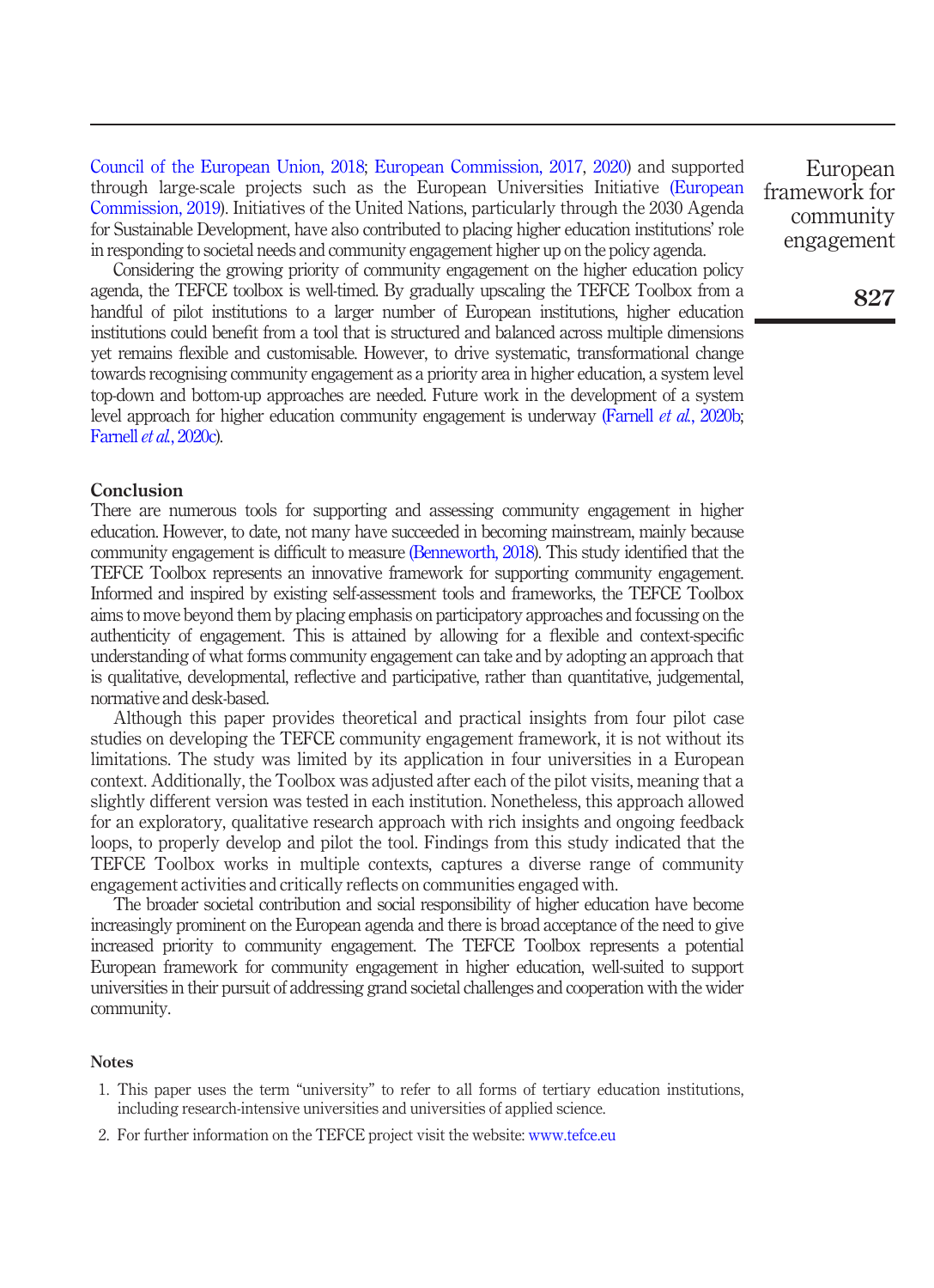828

#### References

<span id="page-15-1"></span>

| Benneworth, P. (2013), "The engaged university in practice?", in P. Benneworth (Ed.), University |  |  |                                                                            |  |  |
|--------------------------------------------------------------------------------------------------|--|--|----------------------------------------------------------------------------|--|--|
|                                                                                                  |  |  | <i>Engagement with Socially Excluded Communities, Dordrecht: Springer.</i> |  |  |

- <span id="page-15-10"></span>Benneworth, P. (2015), "Tracing how arts and humanities research translates, circulates, and consolidates in society", How Have Scholars Been Reacting to Diverse Impact and Public Value Agendas? Arts and Humanities in Higher Education, Vol. 14 No. 1, pp. 45-60.
- <span id="page-15-3"></span>Benneworth, P., (2018), "Definitions, approaches and challenges to community engagement", in Benneworth et al., Mapping and Critical Synthesis of Current State-of-the-Art on Community Engagement in Higher Education, Zagreb: Institute for the Development of Education.
- <span id="page-15-4"></span>Benneworth, P. and Jongbloed, B.W. (2010), "Who matters to universities? A stakeholder perspective on humanities, arts, and social sciences valorisation", *Higher Education*, Vol. 59 No. 5, pp. 567-588.
- <span id="page-15-8"></span>Benneworth, P., Charles, D., Conway, C.D. and Younger, P.L. (2009), "Characterising modes of university engagement with wider society", A Literature Review and Survey of Best Practice, Newcastle: Newcastle University.
- <span id="page-15-7"></span>Berghaeuser, H. and Hoelscher, M. (2019), "Reinventing the third mission of higher education in Germany: political frameworks and universities' reactions", Tertiary Education Management, pp. 1-20.
- <span id="page-15-13"></span>Bologna Process (2020), "Advisory group 1 on social dimension final report", Italian BFUG Secretariat 2018-2020.
- <span id="page-15-6"></span>Boyer, E.L. (1996), "The scholarship of engagement", Bulletin of the American Academy of Arts and Sciences, Vol. 49 No. 7, pp. 18-33.
- <span id="page-15-14"></span>Council of the European Union (2018), "Council recommendation on key competences for lifelong learning", Official Journal of the European Union 2018/C 189/01, pp. 1-13.
- <span id="page-15-5"></span> Culum Ilic, B., (2018), "Literature review: dimensions and current practices of community engagement", in Benneworth et al., Mapping and Critical Synthesis of Current State-of-the-Art on Community Engagement in Higher Education, Zagreb: Institute for the Development of Education.
- <span id="page-15-12"></span> Culum Ilic, B., Glavan Šculac, D., Pašic, M. and Šcukanec Schmidt, N. (2020), Community Engagement at the University of Rijeka: Report on Piloting the TEFCE Toolbox, Zagreb: Institute for the Development of Education.
- <span id="page-15-11"></span> Culum, B. (2018), "Literature review: dimensions and current practices of community engagement", In: Benneworth et al., Mapping and Critical Synthesis of Current State-of-the-Art on Community Engagement in Higher Education., Zagreb: Institute for the Development of Education, available at: [www.guc-hamburg.de/press/study-place-of-universities.pdf](https://www.guc-hamburg.de/press/study-place-of-universities.pdf)
- <span id="page-15-0"></span>European Commission (2017), Communication on a Renewed EU Agenda for Higher Education, Brussels: European Commission, COM 247.
- <span id="page-15-16"></span>European Commission (2019), European Universities: A Key Pillar of the European Education Area, Brussels: European Commission.
- <span id="page-15-15"></span>European Commission (2020), Communication from the Commission to the European Parliament, the Council, the European Economic and Social Committee and the Committee of the Regions on Achieving the European Education Area by 2025, Brussels: European Commission.
- <span id="page-15-9"></span>Farnell, T. (2020), Community Engagement in Higher Education: trends, Practices, and Policies, NESET Report, Luxembourg: Publications Office of the European Union.
- <span id="page-15-2"></span>Farnell, T., Šcukanec, N., (2018), "Mapping existing tools for assessing community engagement in higher education", in Benneworth et al., *Mapping and Critical Synthesis of Current State-of-the-*Art on Community Engagement in Higher Education, Zagreb: Institute for the Development of Education.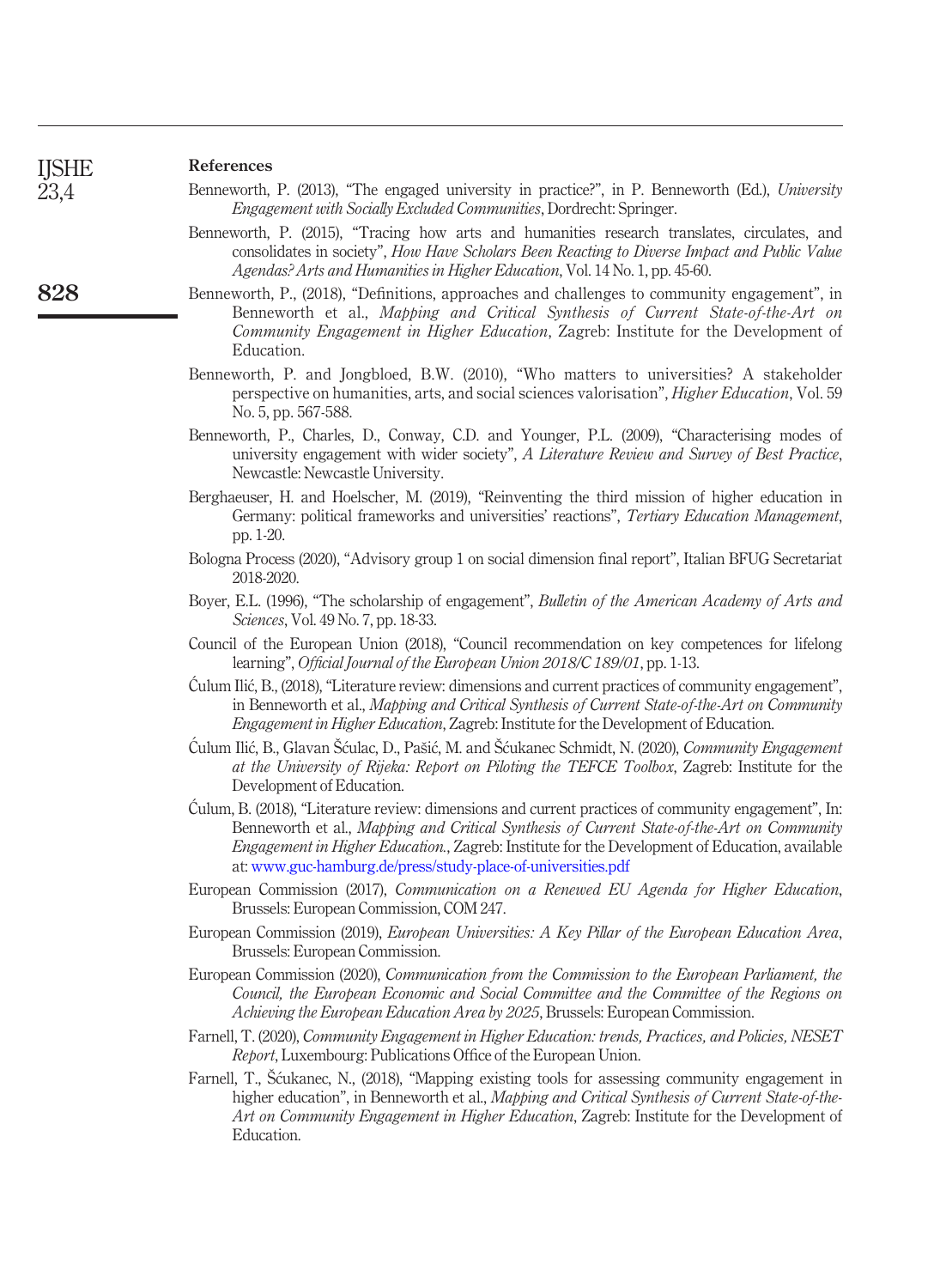- <span id="page-16-16"></span>Farnell, T., Veidemane, A. and Westerheijden, D. (2020b),"Piloting the TEFCE community engagement toolbox at the university of twente", In Re-Envisioning Higher Education's Public Mission, Palgrave Macmillan, pp. 187-203.
- <span id="page-16-18"></span>Farnell, T., Veidemane, A. and Westerheijden, D. (2020c), Assessing the Feasibility of Developing a Framework for Community Engagement in European Higher Education, Zagreb: Institute for the Development of Education.
- <span id="page-16-9"></span>Farnell, T., Benneworth, P., Ćulum, B., Seeber, M. and Šćukanec Schmidt, N. (2020a), TEFCE Toolbox for Community Engagement in Higher Education: An Institutional Self-Reflection Framework, Zagreb: Institute for the Development of Education.
- <span id="page-16-17"></span>Farnell, T., Culum Ilic, B., Dusi, D., O'Brien, E., Šcukanec Schmidt, N., Veidemane, A. and Westerheijden, D. (2020d), Building and Piloting the TEFCE Toolbox for Community Engagement in Higher Education, Zagreb: Institute for the Development of Education.
- <span id="page-16-6"></span>Fitzgerald, H.E., Bruns, K., Sonka, S.T., Furco, A. and Swanson, L. (2016), "The centrality of engagement in higher education", Journal of Higher Education Outreach and Engagement, Vol. 20 No. 1, pp. 245-254.
- <span id="page-16-3"></span>Giuffré, L. and Ratto, S.E. (2014), "A new paradigm in higher education: university social responsibility (USR)", Journal of Education and Human Development, Vol. 3 No. 1, pp. 231-238.
- <span id="page-16-1"></span>Goddard, J., Hazelkorn, E., Upton, S. and Boland, T. (2018), *Maximising Universities' Civic Contribution:* A Policy Paper, Cardiff: Wales Centre for Public Policy.
- <span id="page-16-5"></span>Hall, B.L. (2009), "Higher education, community engagement, and the public good: building the future of continuing education in Canada", Canadian Journal of University Continuing Education, Vol. 35 No. 2, pp. 11-23.
- <span id="page-16-11"></span>Harland, T. (2014), "Learning about case study methodology to research higher education", *Higher* Education Research and Development, Vol. 33 No. 6, pp. 1113-1122.
- <span id="page-16-0"></span>Hazelkorn, E.et al., (2016), "Contemporary debates part 1: theorising civic engagement", in Goddard., The Civic University: The Policy and Leadership Challenges, Cheltenham: Edward Elgar Publishing.
- <span id="page-16-10"></span>Holland, B. (1997), "Analyzing institutional commitment to service: a model of key oganizational factors", Michigan Journal of Community Service Learning, Vol. 4 No. 1, pp. 30-41.
- <span id="page-16-15"></span>Jannack, A., Stelze, B. and Farnell, T. (2020), Community Engagement at Technische Universität Dresden: Report on Piloting the TEFCE Toolbox, Zagreb: Institute for the Development of Education.
- <span id="page-16-14"></span>Khan, S. and VanWynsberghe, R. (2008), "Cultivating the under-mined: cross-case analysis as knowledge mobilization", Forum: Qualitative Social Research, Vol. 9 No. 1, p. 34.
- <span id="page-16-2"></span>Larrán Jorge, M. and Andrades Peña, F.J. (2017), "Analysing the literature on university social responsibility: a review of selected higher education journals", Higher Education Quarterly, Vol. 71 No. 4, pp. 302-319.
- <span id="page-16-7"></span>Levesque, P. (2008), "Government support and infrastructure: realising the value of collaborative work", Gateways: International Journal of Community Research and Engagement, Vol. 1 No. 1, pp. 150-164.
- <span id="page-16-4"></span>McIlrath, L. and MacLabhrainn, I. (Eds.) (2007), *Higher Education and Civic Engagement: International* Perspectives, Aldershot: Ashgate.
- <span id="page-16-8"></span>Maassen, P., Andreadakis, Z., Gulbrandsen, M. and Stensaker, B. (2019), "The place of universities in society", available at: [www.guc-hamburg.de/press/study-place-of-universities.pdf](https://www.guc-hamburg.de/press/study-place-of-universities.pdf)
- <span id="page-16-13"></span>Miles, M.B. and Huberman, A.M. (1994), *Qualitative Data Analysis: An Expanded Sourcebook*, (2nd ed.). CA: Sage Publications.
- <span id="page-16-12"></span>Mills, A.J., G. Durepos and E. Wiebe (Eds.) (2010), *Encyclopedia of Case Study Research*, Los Angeles: Sage Publications.

European framework for community engagement